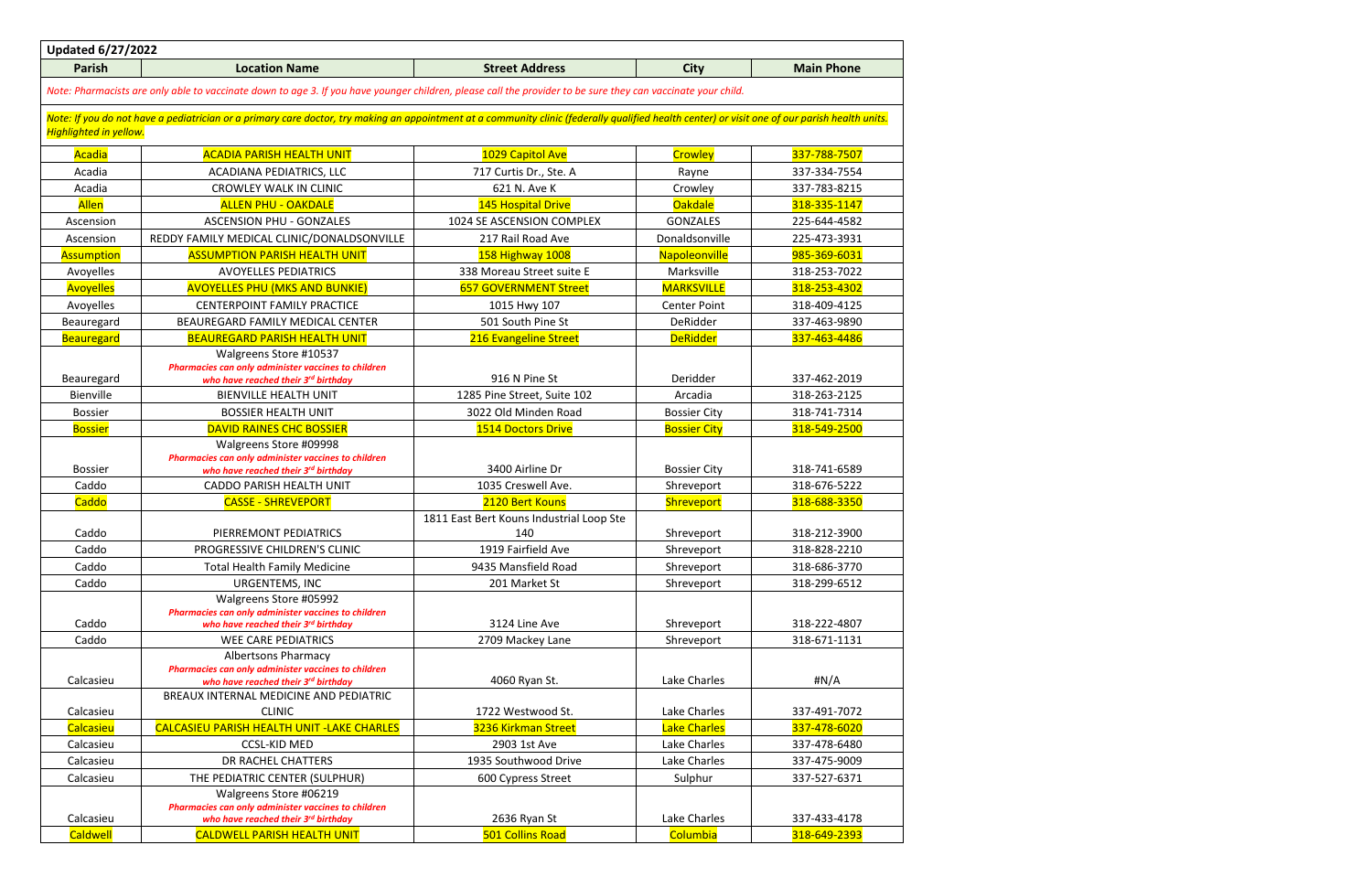| Caldwell                | <b>WINTERS CLINIC</b>                                                                                                            | 421 Main St                           | Columbia            | 318-649-6157 |
|-------------------------|----------------------------------------------------------------------------------------------------------------------------------|---------------------------------------|---------------------|--------------|
| Catahoula               | <b>CATAHOULA PARISH HEALTH UNIT</b>                                                                                              | 200 3RD STREET                        | <b>JONESVILLE</b>   | 318-339-8352 |
| Claiborne               | <b>CLAIBORNE HEALTH UNIT</b>                                                                                                     | <b>624 West MAIN STREET</b>           | <b>Homer</b>        | 504-333-6988 |
| Concordia               | <b>CONCORDIA PARISH HEALTH UNIT</b>                                                                                              | 905 Mickey Gilley Avenue              | Ferriday            | 318-757-8632 |
| De Soto                 | <b>DESOTO HEALTH UNIT</b>                                                                                                        | 113 Jefferson St.                     | <b>Mansfield</b>    | 318-872-0472 |
| De Soto                 | <b>DESOTO REGIONAL HOSPITAL</b>                                                                                                  | 207 Jefferson Street                  | Mansfield           | 318-872-4610 |
| De Soto                 | TOTS, TWEENS AND TEENS CHILDREN'S CLINIC, LLC                                                                                    | 5646 READ BLVD SUITE 300              | <b>NEW ORLEANS</b>  | 504-875-2340 |
| East Baton Rouge        | BR O'NEAL HEALTH SYSTEM                                                                                                          | 17000 Medical Center Dr.              | <b>Baton Rouge</b>  | 225-755-4810 |
| <b>East Baton Rouge</b> | <b>EAST BATON ROUGE PARISH HEALTH</b>                                                                                            | 353 North 12th Street                 | <b>Baton Rouge</b>  | 318-878-5171 |
| East Baton Rouge        | LESLIE L. BOSTICK MD                                                                                                             | 3401 North Blvd. Suite 330            | <b>Baton Rouge</b>  | 225-802-8053 |
| East Baton Rouge        | <b>METRO HEALTH I</b>                                                                                                            | 950 East Washington Street            | <b>Baton Rouge</b>  | 225-338-9333 |
| East Baton Rouge        | Minuteclinic #21555                                                                                                              | 7777 Bluebonnet Blvd Ste 100          | <b>Baton Rouge</b>  | #N/A         |
| East Baton Rouge        | OLOL MEDICAL CENTER                                                                                                              | 5000 Hennessy Boulevard               | <b>Baton Rouge</b>  | 225-765-4434 |
| East Baton Rouge        | <b>REDSTICK PRIMARY CARE</b>                                                                                                     | 8044 Summa Ave                        | <b>Baton Rouge</b>  | 225-218-4816 |
| East Baton Rouge        | Sav-on Pharmacy<br>Pharmacies can only administer vaccines to children<br>who have reached their 3rd birthday<br>Sav-on Pharmacy | 15128 Airline Hwy                     | <b>Baton Rouge</b>  | 225-751-4415 |
|                         | Pharmacies can only administer vaccines to children                                                                              |                                       |                     |              |
| East Baton Rouge        | who have reached their 3rd birthday                                                                                              | 7515 Perkins Rd.                      | <b>Baton Rouge</b>  | $\sharp N/A$ |
| East Baton Rouge        | THE BATON ROUGE CLINIC                                                                                                           | 7373 Perkins Road                     | <b>Baton Rouge</b>  | 225-246-9740 |
| East Baton Rouge        | THE PEDIATRIC PLACE, LLC                                                                                                         | 18367 Perkins Rd E                    | <b>Baton Rouge</b>  | 225-636-5437 |
| East Baton Rouge        | TKZ PEDIATRRICS, LLC                                                                                                             | 4242 HWY 19                           | ZACHARY             | 225-658-7860 |
| East Baton Rouge        | <b>URGENT CARE FOR CHILDREN</b>                                                                                                  | 6725 Siegen Lane                      | <b>Baton Rouge</b>  | 225-612-3403 |
|                         | Walgreens Store #03047                                                                                                           |                                       |                     |              |
| East Baton Rouge        | Pharmacies can only administer vaccines to children<br>who have reached their 3rd birthday                                       | 5112 Essen Ln                         | <b>Baton Rouge</b>  | 225-769-7224 |
|                         | Walgreens Store #03399                                                                                                           |                                       |                     |              |
|                         | Pharmacies can only administer vaccines to children                                                                              |                                       |                     |              |
| East Baton Rouge        | who have reached their 3rd birthday                                                                                              | 7620 Jefferson Hwy                    | <b>Baton Rouge</b>  | 225-929-6566 |
| <b>East Carroll</b>     | <b>EAST CARROLL HEALTH UNIT</b>                                                                                                  | 403 Second Street                     | Lake Providence     | 318-559-2012 |
| <b>East Feliciana</b>   | <b>EAST FELICIANA PARISH HEALTH UNIT</b>                                                                                         | 12080 Marston St.                     | Clinton             | 225-683-8551 |
| Evangeline              | <b>EVANGELINE PARISH HEALTH UNIT</b>                                                                                             | 1011 W. LaSalle St.                   | <b>Ville Platte</b> | 337-363-1135 |
| <b>Franklin</b>         | <b>FRANKLIN PARISH HEALTH UNIT</b>                                                                                               | 6614 Main Street                      | Winnsboro           | 318-435-2143 |
| Grant                   | <b>GRANT PARISH HEALTH UNIT</b>                                                                                                  | 340 A Webb Smith Drive                | <b>Colfax</b>       | 318-627-3133 |
| <b>Iberia</b>           | <b>IBERIA PARISH HEALTH UNIT</b>                                                                                                 | 715 B. Weldon St.                     | <b>New Iberia</b>   | 337-373-0021 |
| Iberia                  | IBERIA PEDIATRICS/ALLISON RADER, MD<br>Walgreens Store #07166                                                                    | 295 Indest Street                     | New Iberia          | 337-365-0268 |
|                         | Pharmacies can only administer vaccines to children                                                                              |                                       |                     |              |
| Iberia                  | who have reached their 3rd birthday                                                                                              | 1102 Parkview Dr                      | New Iberia          | 337-560-1807 |
| Iberville               | PEDIATRIC ASSOCIATES                                                                                                             | 59325 Riverwest Dr Ste D              | Plaquemine          | 225-687-3055 |
| Iberville               | St. Gabriel Health Clinic                                                                                                        | 5760 Monticello Dr.                   | Saint Gabriel       | $\sharp N/A$ |
| <b>Jackson</b>          | <b>JACKSON PARISH HEALTH UNIT</b>                                                                                                | 228 Bond Street                       | Jonesboro           | 318-259-6601 |
| Jefferson               | <b>CHILDREN PEDIATRICS CAROUSEL</b>                                                                                              | 4224 Houma Blvd Ste 240               | Metairie            | 504-885-4141 |
| Jefferson               | CHILDREN'S CLINIC, LLC / METAIRIE                                                                                                | 5037 Veterans Blvd                    | Metairie            | 504-887-2616 |
| Jefferson               | CHILDREN'S MEDICAL CLINIC, INC.                                                                                                  | 4701 Westbank Expressway, Suite 7     | Marrero             | 504-406-4234 |
| Jefferson               | <b>CHILDREN'S PEDIATRICS TULANE</b>                                                                                              | 4740 South I-10 Service Rd, Suite 200 | Metairie            | 504-894-5479 |
| Jefferson               | <b>CHILDRENS PEDIATRICS WESTBANK</b>                                                                                             | 829 Barataria Blvd                    | Marrero             | 504-368-7337 |
| Jefferson               | <b>HARVEY MEDCARE</b>                                                                                                            | 3709 Westbank Expressway, Suite 1B    | Harvey              | 504-348-2310 |
| Jefferson               | <b>JCHCC MARRERO</b>                                                                                                             | 7001 Lapalco Blvd                     | Marrero             | 504-463-2223 |
| <b>Jefferson</b>        | <b>JPHU-METAIRIE</b>                                                                                                             | 111 N Causeway Blvd                   | <b>Metairie</b>     | 504-838-5100 |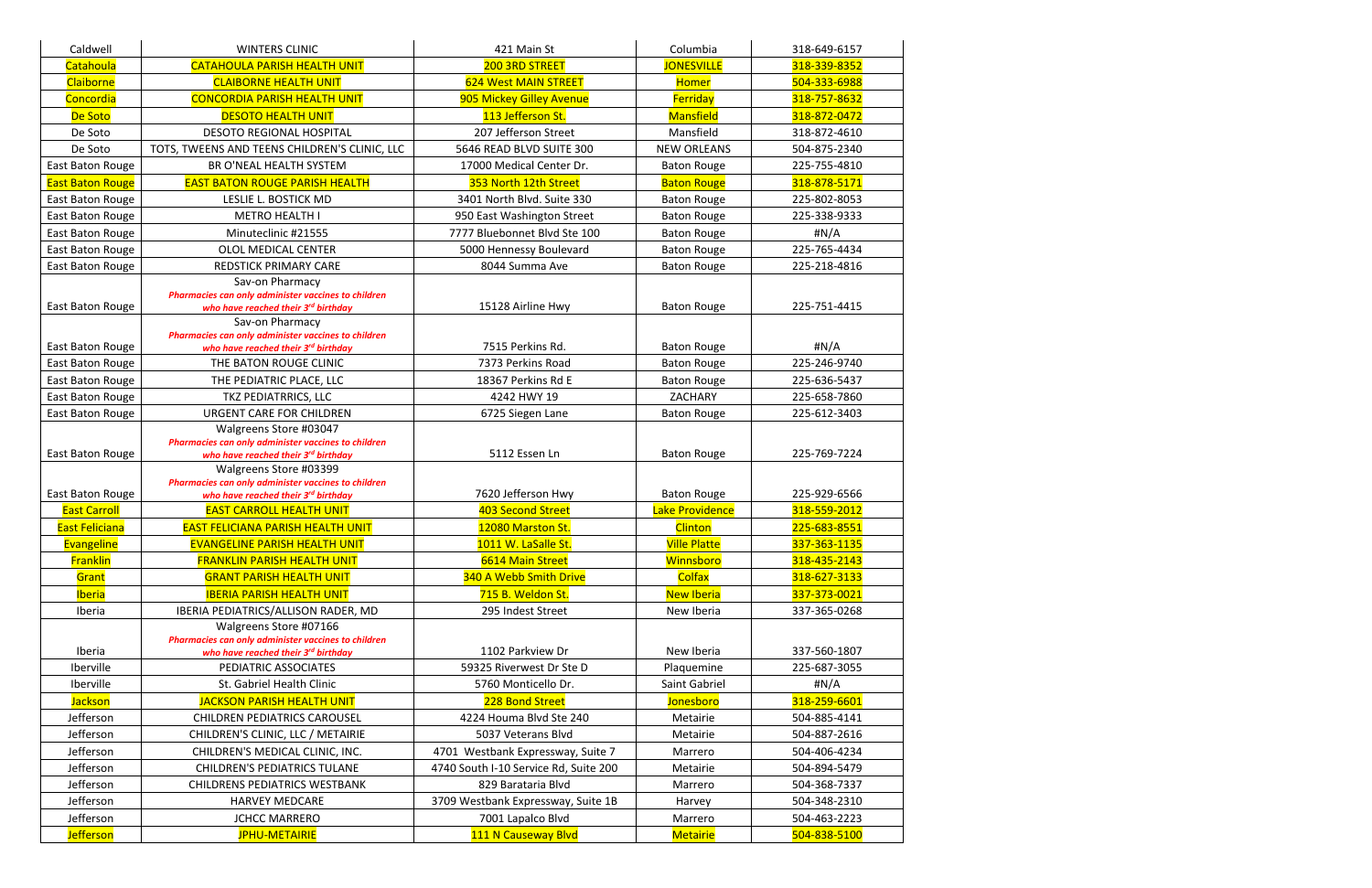| <b>Jefferson</b>       | <b>KENNER COMMUNITY HEALTH CENTER</b>                                                                                | 819 West Esplande                                     | <b>Kenner</b>      | 504-712-7800 |
|------------------------|----------------------------------------------------------------------------------------------------------------------|-------------------------------------------------------|--------------------|--------------|
| Jefferson              | LAKESIDE PEDIATRICS                                                                                                  | 4845 Veterans Blvd                                    | Metairie           | 504-883-3703 |
| Jefferson              | <b>Manhattan Medical Clinic</b>                                                                                      | 851 Manhattan Blvd.                                   | Harvey             | 504-368-4392 |
| Jefferson              | <b>MENDOZA MEDICAL CENTER</b>                                                                                        | 3100 Williams Blvd                                    | Kenner             | 504-443-1744 |
| Jefferson              | <b>METAIRIE PEDIATRICS</b>                                                                                           | 2201 Veterans Blvd                                    | Metairie           | 504-833-7374 |
| Jefferson              | NAPOLEON PEDIATRICS METAIRIE                                                                                         | 3040 33rd Street                                      | Metairie           | 504-219-0880 |
| Jefferson              | NO WESTBANK PHARMACY<br>Pharmacies can only administer vaccines to children<br>who have reached their 3rd birthday   | 2500 Belle Chasse Hwy                                 | Gretna             | 504-581-1611 |
| Jefferson              | OCHSNER MEDICAL CENTER-JEFFERSON HIGHWAY                                                                             | 1516 Jefferson Highway                                | <b>New Orleans</b> | 504-703-9584 |
| Jefferson              | PELICAN PEDIATRIC PHYSICIANS METAIRIE                                                                                | 3100 Kingman Street                                   | Metairie           | 504-887-6355 |
| <b>Jefferson</b>       | <b>PRIORITY HEALTH CARE</b>                                                                                          | 12a Westbank Expressway                               | Gretna             | 504-509-544  |
| Jefferson              | <b>SPROUT PEDIATRICS</b>                                                                                             | 1041 Veterans Memorial Blvd.                          | Metairie           | 504-267-9336 |
| Jefferson              | Sunnyside Pediatrics LLC                                                                                             | 4420 Conlin Street                                    | Metairie           | 504-455-8887 |
| Jefferson              | <b>TRI-PARISH PEDIATRICS</b>                                                                                         | 4937 HEARST ST SUITE 2A                               | <b>METAIRIE</b>    | 504-885-9957 |
| Jefferson              | <b>VIEUX CARE - METAIRIE</b>                                                                                         | 3100 Galleria Dr Suite 302                            | Metairie           | 504-323-5833 |
|                        | Walgreens Store #05472                                                                                               |                                                       |                    |              |
| Jefferson              | Pharmacies can only administer vaccines to children                                                                  |                                                       |                    |              |
|                        | who have reached their 3rd birthday<br>Walgreens Store #15109                                                        | 821 W Esplanade Ave                                   | Kenner             | 504-468-5479 |
| Jefferson              | Pharmacies can only administer vaccines to children<br>who have reached their 3rd birthday                           | 4327 Jefferson Hwy                                    | Jefferson          | 504-731-1431 |
| Jefferson              | Walgreens Store #15200<br>Pharmacies can only administer vaccines to children<br>who have reached their 3rd birthday | 2001 Carol Sue Ave                                    | Gretna             | 504-366-1535 |
| <b>Jefferson Davis</b> | JEFFERSON DAVIS PHU - JENNINGS                                                                                       | 403 Baker Street                                      | <b>Jennings</b>    | 337-824-2193 |
| La Salle               | <b>LASALLE PARISH HEALTH UNIT</b>                                                                                    | 3048 N. First Street                                  | <b>JENA</b>        | 318-992-4842 |
| Lafayette              | BRYAN G. SIBLEY, MD, FAAP                                                                                            | 1211 Coolidge Blvd.                                   | Lafayette          | 337-289-0042 |
| Lafayette              | <b>GERARD K. WILLIAMS MD</b>                                                                                         | 901 W Gloria Switch Rd                                | Lafayette          | 337-886-0023 |
| Lafayette              | LAFAYETTE PARISH HEALTH UNIT                                                                                         | 220 W. Willow St. Bldg A                              | Lafayette          | 337-262-5616 |
| Lafayette              | OUR LADY OF LOURDES RMC                                                                                              | 4801 Ambassador Caffery Parkway                       | Lafayette          | 337-470-2111 |
| Lafayette              | PED GROUP/WCH                                                                                                        | 4540 Ambassador Caffery Pkwy (bldg. D;<br>suite B130) | Lafayette          | 337-981-8486 |
| Lafayette              | Premier Pediatrics of Acadiana-Oil Center                                                                            | 118 Hospital Dr.                                      | Lafayette          | 337-237-1252 |
| Lafayette              | Sav-on Pharmacy<br>Pharmacies can only administer vaccines to children<br>who have reached their 3rd birthday        | 1210 Albertson Pkwy                                   | <b>Brousard</b>    | #N/A         |
| Lafayette              | Walgreens Store #02004<br>Pharmacies can only administer vaccines to children<br>who have reached their 3rd birthday | 1850 W Pinhook Rd                                     | Lafayette          | 337-267-4614 |
| Lafayette              | Walgreens Store #05629                                                                                               |                                                       |                    |              |
| Lafourche              | Pharmacies can only administer vaccines to children<br>who have reached their 3rd birthday                           | 2822 Ambassador Caffery Pkwy                          | Lafayette          | 337-216-9399 |
| Lafourche              | LADY OF THE SEA (LAROSE)                                                                                             | 13030 HWY. 308                                        | Larose             | 985-632-8331 |
|                        | LAFOURCHE PARISH HEALTH UNIT                                                                                         | 2535 Veterans Blvd                                    | Thibodaux          | 985-447-0921 |
| Lafourche              | LAFOURCHE PHU-GALLIANO                                                                                               | 17862 W Main St                                       | Galliano           | 985-632-5567 |
| Lafourche              | LOSMC CUT OFF                                                                                                        | 144 West 134th Place                                  | Cut Off            | 985-632-6233 |
| Lafourche              | REGION 3 - REGIONAL OFFICE AND PUBLIC HEALTH<br><b>UNITS</b>                                                         | 1434 Tiger Dr.                                        | Thibodaux          | 985-447-0916 |
|                        | Walgreens Store #12626                                                                                               |                                                       |                    |              |
| Lafourche              | Pharmacies can only administer vaccines to children<br>who have reached their 3rd birthday                           | 1000 S Acadia Rd                                      | Thibodaux          | 985-449-2626 |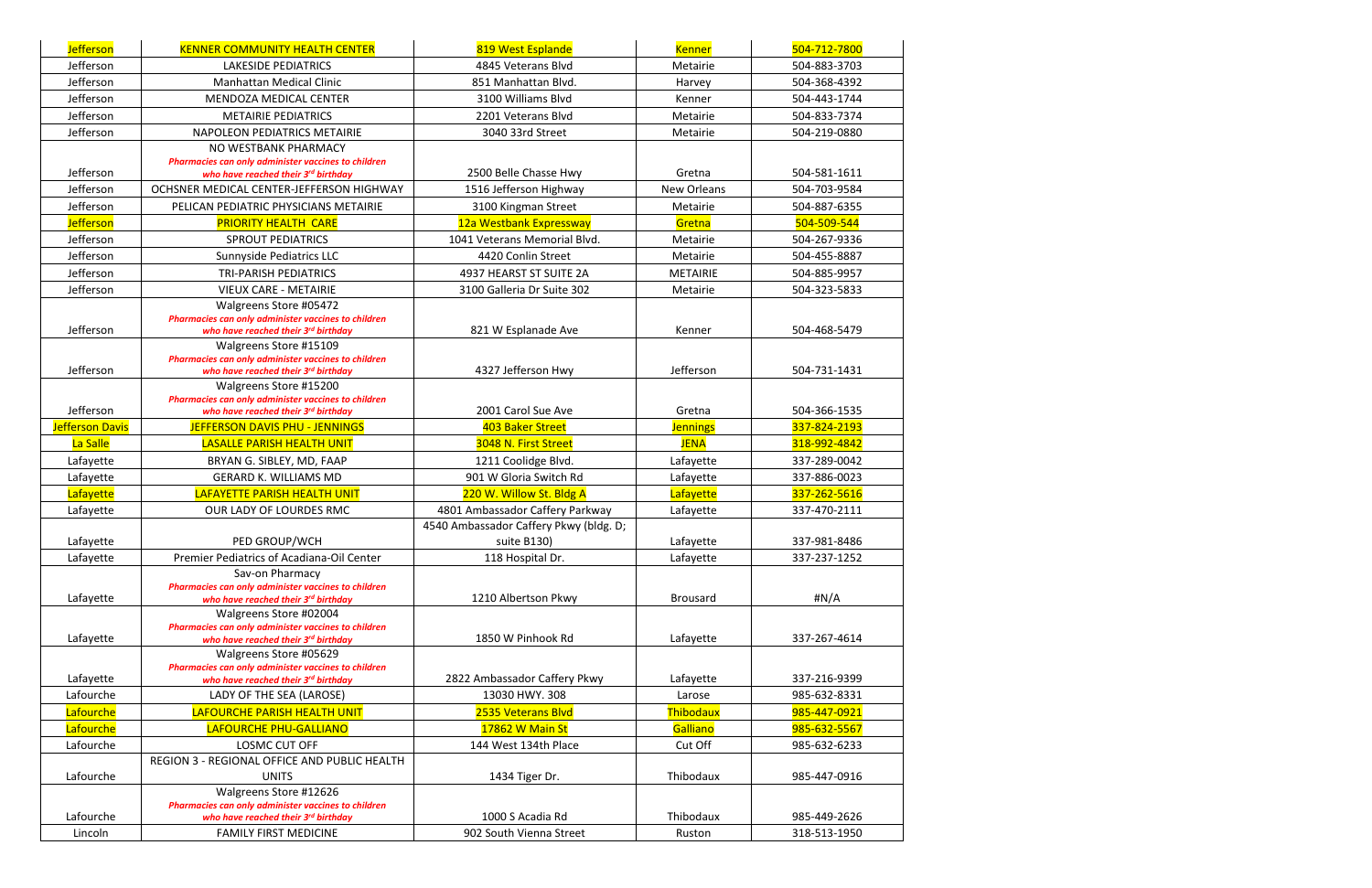| Lincoln              | <b>LINCOLN PARISH HEALTH UNIT</b>                                                                                                              | 405 East Georgia Avenue       | Ruston              | 318-251-4120 |
|----------------------|------------------------------------------------------------------------------------------------------------------------------------------------|-------------------------------|---------------------|--------------|
| Livingston           | <b>LIVINGSTON HEALTH UNIT</b>                                                                                                                  | 20399 Government Blvd.        | Livingston          | 225-686-7017 |
| <b>Madison</b>       | <b>MADISON PARISH HEALTH UNIT</b>                                                                                                              | 123 Bailey Road               | Tallulah            | 318-574-3311 |
| Morehouse            | <b>MOREHOUSE PARISH HEALTH UNIT</b>                                                                                                            | 650 School Road               | <b>Bastrop</b>      | 318-283-0806 |
| <b>Natchitoches</b>  | <b>NATCHITOCHES HEALTH UNIT</b>                                                                                                                | 625 Bienville                 | <b>Natchitoches</b> | 318-357-3132 |
| Natchitoches         | NORTH NATCHITOCHES MEDICAL CLINIC                                                                                                              | 3194 Hwy 71                   | Campti              | 318-476-3999 |
| Natchitoches         | Walgreens Store #09485<br>Pharmacies can only administer vaccines to children<br>who have reached their 3rd birthday                           | 300 Keyser Ave                | Natchitoches        | 318-357-0451 |
| Orleans              | <b>ALGIERS PEDIATRIC</b>                                                                                                                       | 3500 Kabel Drive              | New Orleans         | 504-249-5181 |
| Orleans              | Depaul Community Health Center-Carrollton                                                                                                      | 3201 S Carrolton Ave          | New Orleans         | $\sharp N/A$ |
| Orleans              | Donald T. Erwin Center                                                                                                                         | 1936 Magazine St.             | <b>New Orleans</b>  | 504-529-5558 |
| <b>Orleans</b>       | <b>EXCEL Family Health Center - Gentilly</b>                                                                                                   | 2050 Caton Street             | <b>New Orleans</b>  | 504-620-9868 |
| Orleans              | <b>GREATER NEW ORLEANS IMMUNIZATION</b><br><b>NETWORK</b>                                                                                      | 210 State Street              | New Orleans         | 504-733-3268 |
| Orleans              | <b>HALES PEDIATRICS</b>                                                                                                                        | 3525 PRYTANIA STREET          | <b>NEW ORLEANS</b>  | 504-897-0744 |
| Orleans              | <b>HOUSE CALL PEDIATRICS</b>                                                                                                                   | 2801 Napoleon Ave.            | New Orleans         | 504-373-8480 |
| Orleans              | <b>KREWE OF KIDS PEDIATRIC</b>                                                                                                                 | 6600 Franklin Avenue          | New Orleans         | 504-226-5739 |
| Orleans              | LCMC EMPLOYEE HEALTH DEPT.                                                                                                                     | 200 Henry Clay Avenue         | New Orleans         | 504-896-9452 |
| Orleans              | LI PEDIATRICS                                                                                                                                  | 6316 Argonne Blvd             | New Orleans         | 504-667-6993 |
| Orleans              | MICHOUD PHARMACY<br>Pharmacies can only administer vaccines to children<br>who have reached their 3rd birthday                                 | 4646 Michoud Blvd Ste D5      | <b>New Orleans</b>  | 504-435-1422 |
| Orleans              | NOELA PEDIATRIC HEALTH CENTER                                                                                                                  | 13085 Chef Menteur Hwy        | New Orleans         | 504-255-8665 |
| Orleans              | REGION 1 - REGIONAL OFFICE AND PUBLIC HEALTH<br><b>UNITS</b>                                                                                   | 1450 Poydras St               | <b>New Orleans</b>  | 504-599-0100 |
| Orleans              | <b>VIGOUR PEDIATRICS</b>                                                                                                                       | 3712 MacArthur Blvd           | <b>New Orleans</b>  | H N/A        |
| Orleans              | Walgreens Store #03139<br>Pharmacies can only administer vaccines to children<br>who have reached their 3rd birthday                           | 1826 N Broad St               | <b>New Orleans</b>  | 504-944-7932 |
| Orleans              | Walgreens Store #15199<br>Pharmacies can only administer vaccines to children<br>who have reached their $3^{rd}$ birthday                      | 5518 Magazine St              | New Orleans         | 504-899-0034 |
| Ouachita             | OCHSNER LSU HEALTH MONROE FAMILY PRACTICE                                                                                                      | 4864 Jackson Street rm.1-161A | Monroe              | 318-330-7141 |
| <b>Ouachita</b>      | <b>OUACHITA PARISH HEALTH UNIT</b>                                                                                                             | <b>1650 Desiard Street</b>    | <b>Monroe</b>       | 318-361-7370 |
| Ouachita             | PEDIATRICS PLUS                                                                                                                                | 3401 Magnolia Cove            | Monroe              | 318-325-6311 |
| <b>Ouachita</b>      | PHSC/DESIARD PRIMARY CARE CLINIC                                                                                                               | 2913 Betin Street             | <b>Monroe</b>       | 318-388-1250 |
| Ouachita             | Walgreens Store #09086<br>Pharmacies can only administer vaccines to children<br>who have reached their 3rd birthday<br>Walgreens Store #10510 | 2801 Louisville Ave           | Monroe              | 318-387-6023 |
|                      | Pharmacies can only administer vaccines to children                                                                                            |                               |                     |              |
| Ouachita             | who have reached their 3rd birthday                                                                                                            | 5349 Cypress St               | <b>West Monroe</b>  | 318-397-8152 |
| Plaquemines          | <b>BELLE CHASSE COMMUNITY HEALTH</b>                                                                                                           | 8200 Highway 23               | <b>Belle Chase</b>  | 504-398-1100 |
| Plaquemines          | PLAQUEMINES PARISH HEALTH DEPARTMENT                                                                                                           | 3706 Main Street              | <b>Belle Chasse</b> | 504-934-6690 |
| <b>Pointe Coupee</b> | <b>POINTE COUPEE HEALTH UNIT</b>                                                                                                               | 282 B Hospital Rd             | <b>New Roads</b>    | 225-638-7320 |
| Rapides              | CENLA CHILDREN'S CLINIC                                                                                                                        | 501 MEDICAL CENTER DRIVE      | ALEXANDRIA          | 318-487-1358 |
| Rapides              | <b>HEALTHY STEPS PEDIATRICS</b>                                                                                                                | 192 Stilley Road              | pineville           | 318-484-3401 |
| Rapides              | <b>JACKSON STREET PEDIATRICS</b>                                                                                                               | 5716 Jackson Street           | Alexandria          | 318-767-6503 |
| Rapides              | LEGACY HEALTH AND WELLNESS                                                                                                                     | 1201 N. Bolton, Ste A         | Alexandria          | 318-441-2220 |
| Rapides              | <b>MANSOOR PEDIATRICS SITE 2</b>                                                                                                               | 2226 Worley Drive             | Alexandria          | 318-484-3401 |
| Rapides              | MITCHELLS PEDIATRICS                                                                                                                           | 221 PECAN PARK AVE.           | ALEXANDRIA          | 318-487-1602 |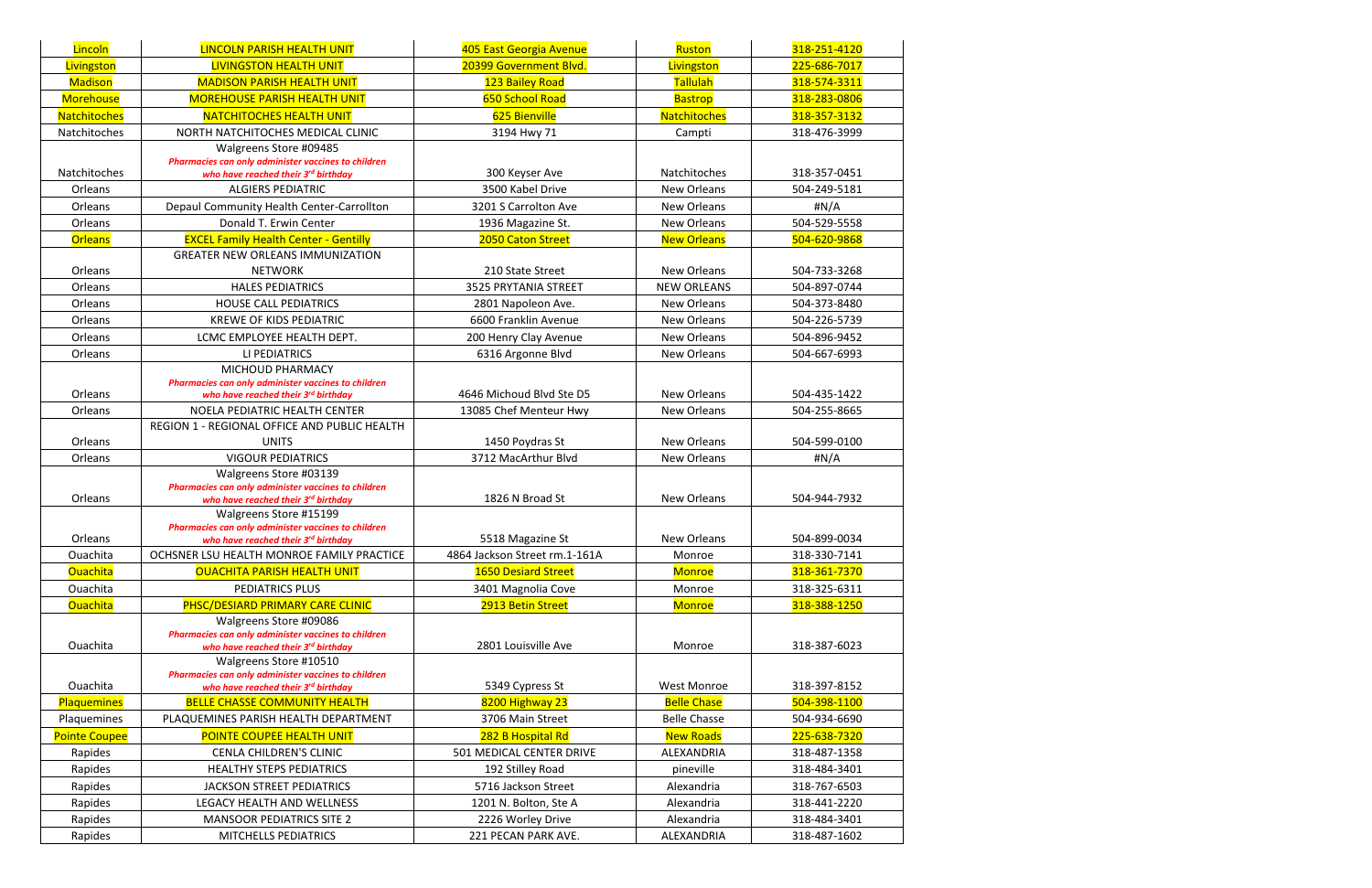| Rapides                              | PINEVILLE CHILDREN"S CLINIC                                                   | 101 Medical Park Blvd        | Pineville              | 318-561-0295 |
|--------------------------------------|-------------------------------------------------------------------------------|------------------------------|------------------------|--------------|
| Rapides                              | <b>RAPIDES PARISH HEALTH UNIT</b>                                             | 5604-A Coliseum Blvd         | Alexandria             | 318-487-5282 |
|                                      | REGION 6 - REGIONAL OFFICE AND PUBLIC HEALTH                                  |                              |                        |              |
| Rapides                              | <b>UNITS</b>                                                                  | 5604-B Coliseum Blvd         | Alexandria             | 318-487-5261 |
|                                      | Walgreens Store #09526                                                        |                              |                        |              |
|                                      | Pharmacies can only administer vaccines to children                           |                              |                        |              |
| Rapides                              | who have reached their 3rd birthday                                           | 3100 Highway 28 E            | Pineville              | 318-561-2381 |
| <b>Red River</b>                     | <b>RED RIVER HEALTH UNIT</b>                                                  | 2015 Red Oak Road            | Coushatta              | 318-932-4087 |
| Richland                             | <b>RICHLAND PARISH HEALTH UNIT</b>                                            | 21 Lynn Gayle Robertson Road | Rayville               | 318-728-4441 |
| <b>Sabine</b>                        | <b>SABINE HEALTH UNIT</b>                                                     | 1230 West Louisiana Avenue   | <b>Many</b>            | 318-256-4105 |
|                                      | Walgreens Store #12306<br>Pharmacies can only administer vaccines to children |                              |                        |              |
| Sabine                               | who have reached their 3rd birthday                                           | 280 San Antonio Ave          | Many                   | 318-590-9821 |
| Saint Bernard                        | ABSOLUTE HEALTH AND WELLNESS PHARMACY                                         | 6721 St. Claude Ave Ste A    | Arabi                  | 504-324-9229 |
| <b>Saint Bernard</b>                 | ST. BERNARD COMMUNITY HEALTH CENTER                                           | 8050 W. Judge Perez Drive    | <b>Chalmette</b>       | 504-281-2800 |
| Saint Bernard                        | ST. BERNARD PARISH HOSPITAL                                                   | 8000 West Judge Perez Drive  | Chalmette              | 504-826-9620 |
| Saint Charles                        | <b>ORMOND PEDIATRICS</b>                                                      | 141 Ormond Center Court      | Destrehan              | 985-764-7337 |
| <b>Saint James</b>                   | <b>ST. JAMES PARISH HEALTH UNIT</b>                                           | 29170 Health Unit St.        | Vacherie               | 225-265-2181 |
| <b>Saint Landry</b>                  | <b>ALL KIDS PEDIATRICS/OPELOUSAS</b>                                          | 920 N Main St                | <b>Opelousas</b>       | 337-407-8697 |
| Saint Landry                         | <b>GREAT BEGINNINGS PEDIATRICS</b>                                            | 3975 I 49 South Service Road | Opelousas              | 337-407-2795 |
|                                      | PORT BARRE PHARMACY                                                           |                              |                        |              |
|                                      | Pharmacies can only administer vaccines to children                           |                              |                        |              |
| Saint Landry                         | who have reached their 3rd birthday                                           | 17695 HWY 190                | <b>PORT BARRE</b>      | 337-585-2382 |
| <b>Saint Landry</b>                  | <b>ST. LANDRY PARISH HEALTH UNIT</b>                                          | 308 W. Bloch St.             | <b>Opelousas</b>       | 337-948-0220 |
| Saint Martin                         | PED GROUP(4)/BREAUX BRIDGE                                                    | 555 Lakes Blvd.              | <b>Breaux Bridge</b>   | 337-332-3971 |
| <b>Saint Martin</b>                  | <b>ST. MARTIN PARISH HEALTH UNIT</b>                                          | 303 W. Port St.              | <b>St. Martinville</b> | 337-394-3097 |
| Saint Mary                           | FRANKLIN FAMILY CARE CENTER                                                   | 606 Haifleigh Street         | Franklin               | 337-828-4440 |
| Saint Mary                           | PATTERSON TOTAL CARE CLINIC                                                   | 1016 Main St                 | Patterson              | 985-263-1216 |
| <b>Saint Mary</b>                    | <b>ST. MARY PARISH HEALTH UNIT</b>                                            | 1200 David Drive             | <b>Morgan City</b>     | 985-380-2441 |
| Saint Mary                           | THE PEDIATRIC CLINIC                                                          | 1055 DAVID DR                | <b>MORGAN CITY</b>     | 985-384-2430 |
|                                      | Walgreens Store #18191                                                        |                              |                        |              |
|                                      | Pharmacies can only administer vaccines to children                           | 1301 Highway 90 E            |                        |              |
| Saint Mary                           | who have reached their 3rd birthday                                           |                              | Morgan City            | #N/A         |
| Saint Tammany                        | CHILDREN'S INTERNATIONAL/COVINGTON                                            | 944 Columbia St              | Covington              | 985-273-0250 |
| Saint Tammany                        | <b>CHILDRENS PEDIATRICS SLIDELL</b>                                           | 3020 Gause Blvd East         | Slidell                | 985-726-0800 |
| Saint Tammany                        | Minuteclinic #21556                                                           | 2103 Gause Blvd E            | Slidell                | #N/A         |
| Saint Tammany                        | Northlake pediatrics                                                          | 5025 Keystone Blvd suite 100 | Covington              | 985-893-3395 |
| Saint Tammany                        | NS SLIDELL HOSPITAL ADULT                                                     | 100 Medical Center Drive     | Slidell                | 985-646-5095 |
| Saint Tammany                        | ST. TAMMANY HOSPITAL                                                          | 1202 S. Tyler Street         | Covington              | 985-898-4423 |
|                                      | Walgreens Store #03440<br>Pharmacies can only administer vaccines to children |                              |                        |              |
| Saint Tammany                        | who have reached their 3rd birthday                                           | 2880 Highway 190             | Mandeville             | 985-624-8548 |
|                                      | Walgreens Store #04007                                                        |                              |                        |              |
|                                      | Pharmacies can only administer vaccines to children                           |                              |                        |              |
| Saint Tammany<br>St John The         | who have reached their 3rd birthday                                           | 1260 Front St                | Slidell                | 985-641-5557 |
|                                      | RAINBOW PEDIATRICS                                                            | 451 Rue De Sante             | LaPlace                |              |
| <b>Baptist</b><br><b>St John The</b> |                                                                               |                              |                        | 985-652-4400 |
| <b>Baptist</b>                       | <b>ST. JOHN PARISH HEALTH UNIT</b>                                            | 473 Central Avenue           | Reserve                | 985-536-2128 |
| Tangipahoa                           | NORTH OAKS HEALTH SYSTEM HOSPITAL                                             | 15790 Paul Vega MD Drive     | Hammond                | 985-345-2700 |
|                                      | REGION 9 - REGIONAL OFFICE AND PUBLIC HEALTH                                  |                              |                        |              |
| Tangipahoa                           | <b>UNITS</b>                                                                  | 15481 W. Club Deluxe Rd.     | Hammond                | 985-543-4880 |